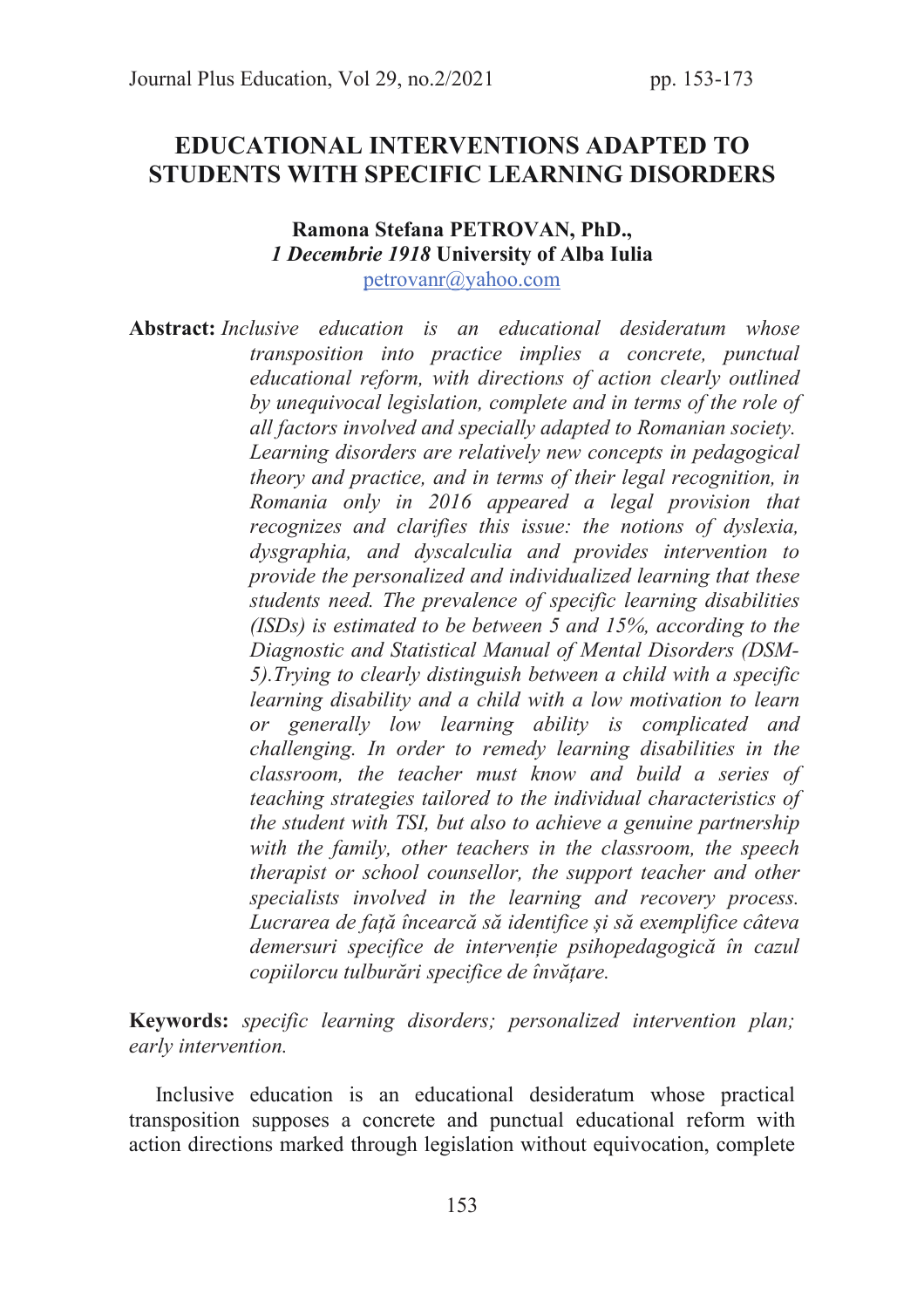from the point of view of all involved factors' role, and specially adapted to the Romanian society. The examples of good practice from other educational, international systems can build models with the condition to be piloted, tested and specially analysed in different economic, cultural contexts specific to our society.

 Learning disorders represent relatively new concepts in pedagogical theory and practice. Regarding their legal recognition, in Romania only in 2016, a lawful provision was enforced, which recognises and clarifies this issue: dyslexia notions, dysgraphia and dyscalculia, and foresees the intervention method in order to offer personalised and individualised learning these students' need. According to the Diagnostic and Statistical Manual of mental disorders, the prevalence of specific learning disorders (TSI) is estimated to be between 5 and 15% (DSM-5).

 According to the European Dyslexia Association research, the European people's segment that presents dyslexia is approximately between 5 and 12% of the population, with the highest prevalence from the learning disorder types. There is also a significantly lower percentage between 3-5% of students who present severe cases combined between the classical types: dyslexia, dysgraphia and dyscalculia.

 There are no extensive studies on this issue in Romania at the national level. The prevalence of these disorders is unknown at the school population's level since the Romanian specialists' efforts are in the early stages. Such a study on the dyslexia incidence among children under 11 years is from 2011 within the "Move forward reading" (a partnership between OMV and the Romanian Association for Dyslexic Children). This study outlines that four from ten cases of students supervised by a specialist would be dyslexia cases.

 The current legal provisions are not sufficiently known by teaching staff are not correspondingly applied. The educational needs of specific learning disorder students can not be separated from the social, economic, and cultural context where they live. It will affect their development from the point of view of precocious diagnosis and intervention, representing the pedagogical intervention's successful premises.

 From the point of the educational need of view, the more and more complex casuistry from the previous years is a challenge for all the involved factors: student, school, family.

 It is one of the most significant challenges because it involves multiple actions, which must converge in the desired meaning. These actions are interdependent starting from knowing students' particularities, learning disorder typology, teaching staff training, adapting teaching strategies to students' needs, content structuring, classroom arrangement, ensuring necessary support, involving the family in continuing teaching endeavour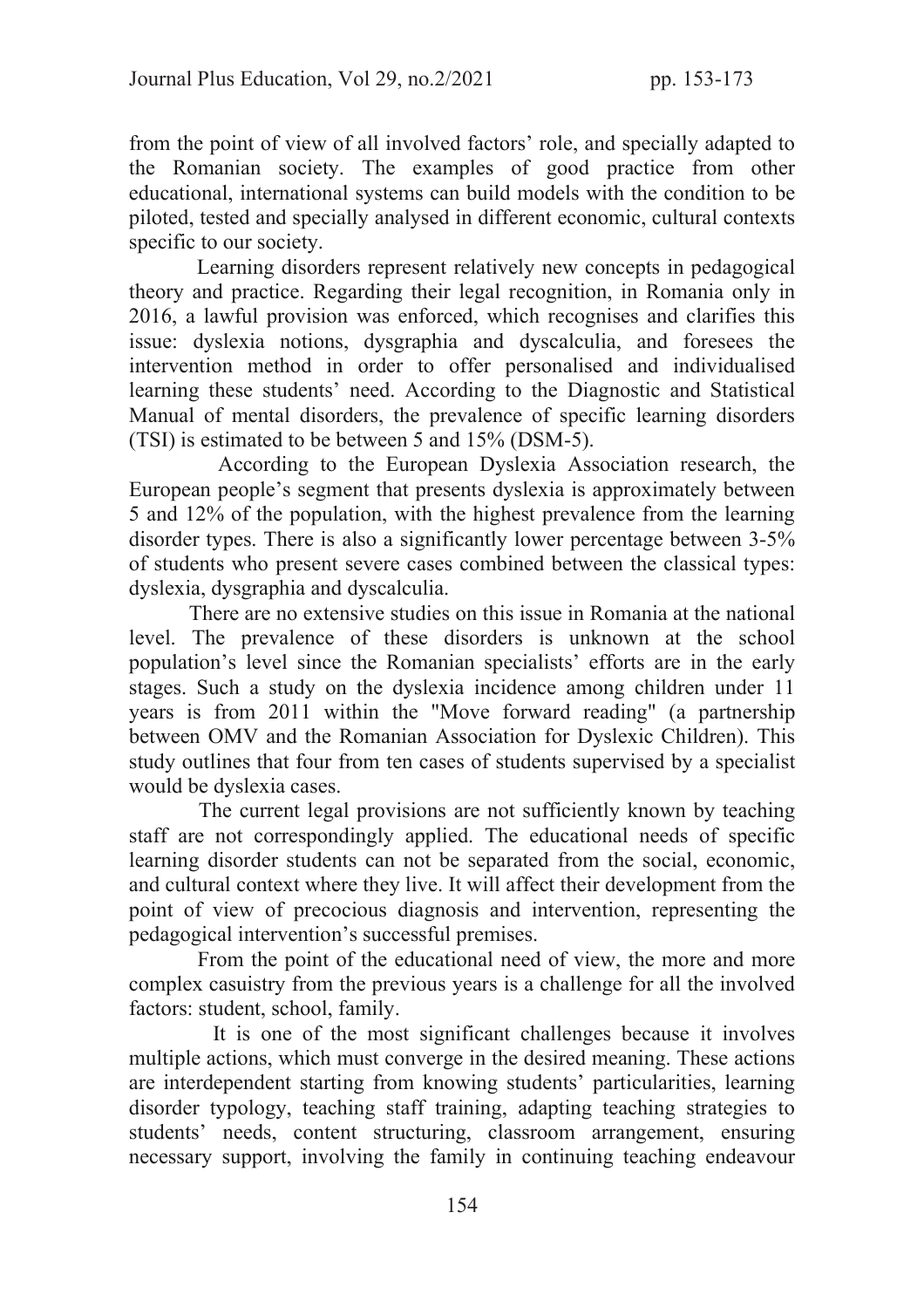from school; all to reduce barriers in learning and ensure the necessary support.

#### Definition of specific learning disorders concepts

 The syntagma: "specific learning disorders", known under the acronym TSI or DYS in English, comprises the concepts analysed in this paper.

 It is essential to underline the fact that a specific learning disorder (TSI) is not considered to be a disease, which is treated or cured, but a *particular modality of processing the information* due to the different development and functioning of the central nervous system, which persists the entire life and which can only be remediated. We can discuss specific learning disorders (dyslexia, dysgraphia, dysorthography, dyscalculia), the case of students who obtain results at the calculation or reading-writing abilities' level way below expectations, reported to their intellectual capacities and involvement, effort in performing school tasks.

The Diagnostic and Statistical Manual of mental disorders (DSM-5) (APA, 2013) includes specific learning disorders in the neurodevelopmental disorders' category: "heterogeneous group of biological disorders, started in the development period and which, through the specific deficits in the ability to perceive and process efficiently and correctly the information, it is characterised by difficulties at the level of reading-writing instrumental skills or mathematical calculation.

 According to the German Association of Psychiatry, Psychotherapy and Psychosomatics, the comorbidities analysis should be considered when diagnosticating a reading-writing disorder considering the existing comorbidities introduced in the intervention plan.

 Comorbidities include, in most cases: anxiety disorders, depressive symptoms, hyperkinetic disorders or attention deficits, school absenteeism, teenagers' behaviour disorders.

 According to Order 3124/2017 on approving the Methodology for ensuring the necessary support to students with learning disorders, the involved concepts have the following significations:

"Learning disorders, named other *specific learning disorders (TSI)* – designates a heterogeneous group that affects the typical process of school abilities' acquisition (reading, writing, mathematical): dyslexia, dysgraphia (including dysorthography), dyscalculia. This is not a consequence of the lack of learning opportunities or learning motivation. It is not the result of an intellectual disability, laminar intellect, sensory deficit (for example, auditory, visual, motor), affective and emotional disorders of psychiatric nature, other disorders of (neuro) development (for example, ASD – autism spectrum disorders, ADHD – attention deficit hyperactivity disorder), and any cerebral trauma of acquisition malady does not cause it.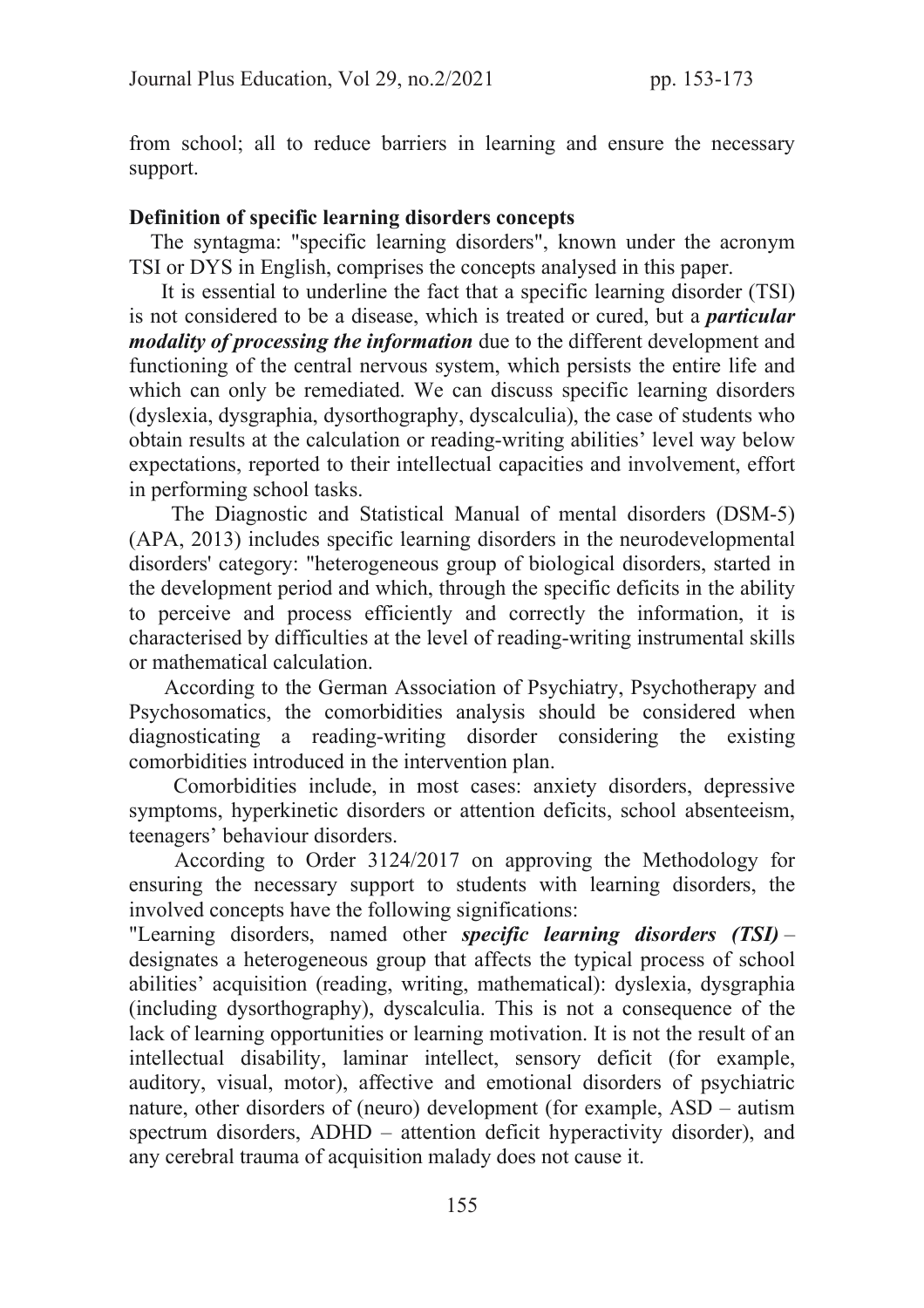Dyslexia, dysgraphia, and dyscalculia may appear isolated or associated. They represent a biological origin disorder, not being a consequence of the lack of learning opportunities, the existence of some incapacitating conditions or some unfavourable conditions for learning".

 It is essential to outline the situations/conditions in which the diagnosis of TSI is excluded:

- · the students' intelligence coefficient (IQ) lower than 85 indicates the presence of an intellectual disability of a laminar intellect, when the existence of special educative requests which behave like another type of support, is assumed;
- · sensorial, auditive and visual or motor deficits uncorrected, which may represent a significant obstacle in the reception and transmission of messages;
- · psychiatric or neurological disorders organic or functional of acquisition (for example, autism, TSA, ADHD);
- · the absence of learning opportunities (absenteeism, extended hospitalisation, belonging to unfavoured groups, lack of stimulation in both family and pre-primary education non-attendance, lack of practice, precarious or insufficient education);
- · psychosocial disadvantages, including the insufficiency of knowledge of the teaching language;
- lack of learning motivation;
- · other external influences relevant to the acquisition process.

### The differentiation between students with a specific learning disorder and students with schooling difficulties

 The difficulties encountered by students in the school have an impact not only on the school performance but also on school adaptation, learning motivation, and class group integration.

 Concerning the learning difficulties, the Pedagogy Dictionary (Horst Scaub și Karl G. Zenke, 2001, p.73) presents a synthetic definition that refers to the manifestation domain: "*learning difficulties manifest especially in the yield domain. Ofter, they are connected with repeated failures and have undesired influences on the personality development".* 

 The attempt to distinguish a child with a specific learning disorder and low learning motivation or a general low capacity of learning is a complicated and challenging job.

 In literature, the differences between learning difficulties and learning disorders are approached (Dubois și Roberge, 2010), which refer to the temporary character and remediation possibility of learning difficulties and, over time, persistence, the resistance to intervention in the case of learning disorders. Learning disorders appear earlier than the learning difficulties,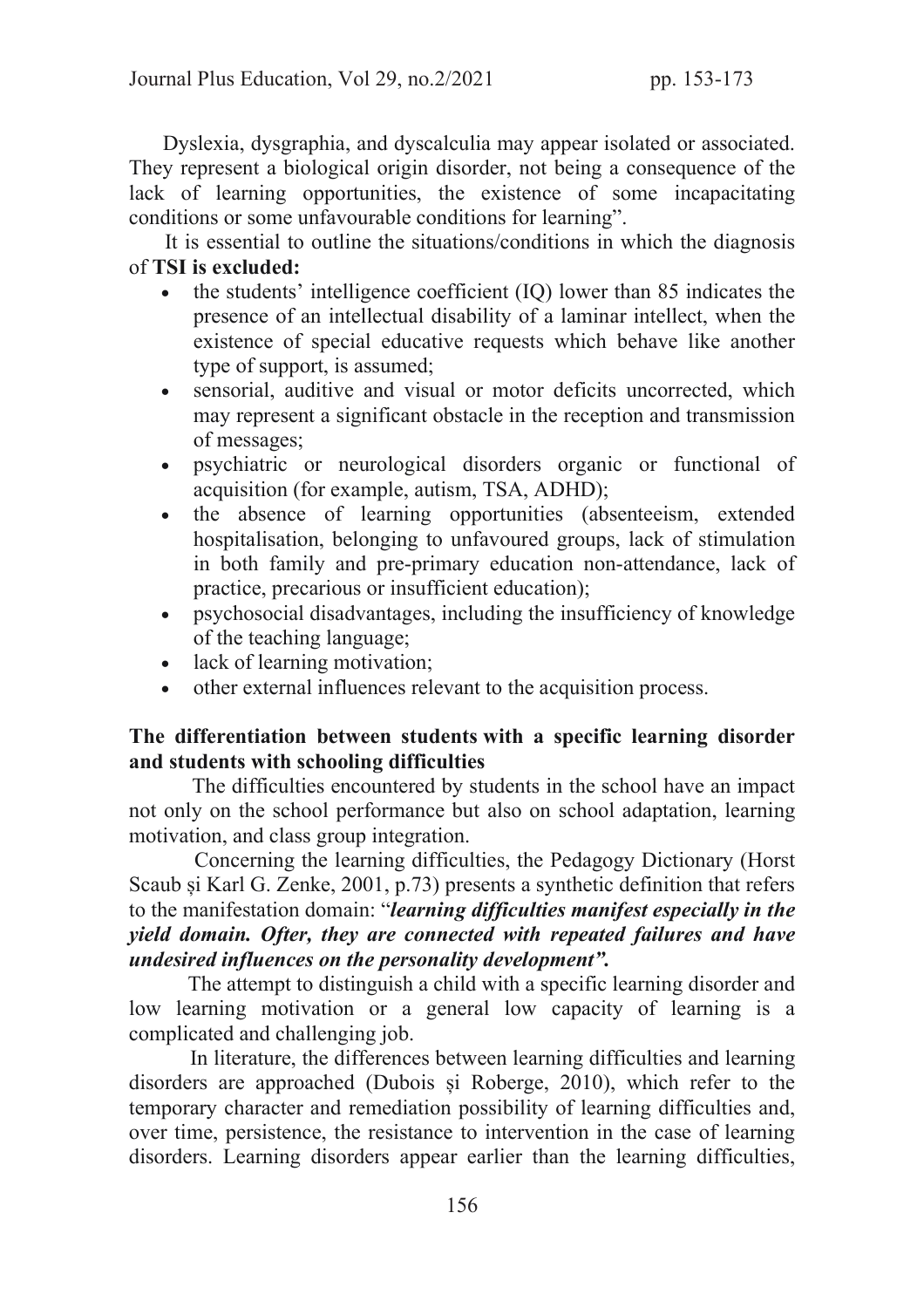which install progressively through the increase of knowledge gaps and may appear in any stage of learning. Most of the students with TSI have a low level of school motivation (due to the lack of success, despite the efforts made), avoidant, oppositionist behaviours, passive (they get involved only if requested), had to train in tasks, develop anxiety about the school tasks or even, school phobia. All these characteristics may also appear at the students uninterested in school, with behaviour or school adaptation problems, with low learning potential, which is challenging to achieve a clear distinction.

 Following recent approaches and legal provision, at the national and international level, the TSI suspicion requires a closer observation (minimum six consecutive months) from the teacher, the insurance of a sufficient period of adequate instruction for excluding the cases of schooling difficulties caused by an unfavourable context for learning and motivation growth for learning (children from deficient educational families, with a low socioeconomic and cultural level, children insufficiently stimulated in the preschool period, disharmonic families, etc.) or children with a slower neuronal maturation or caused by the fact that were schooled earlier concerning their psychotic development.

 The establishment of learning difficulties is made after a summative pedagogical evaluation, in line with the programmes in which the learning objectives and performance standards are included.

 Learning difficulties may be recovered, fully or partially, through an adequate psycho-pedagogical endeavour (followed by medication or not) or eliminating the conditions that lead to the pedagogical retardation instalment.

 The main difference between the two issues approached: the uninterested student, insufficiently motivated, with knowledge gaps, school adaptation problems, and the student with TSI refers to the recorded progress. The students from the first category may have significant improvement due to adequate, supportive training, remedial activities, or resolving some external causes that generated or supported some behaviours (for example, resolving some familial conflicts). When speaking of the TSI student, the progress is plodding despite the constant effort made by the student, the family and the teachers involved in the educative process.

 It happens because the specific learning disorders imply a deficit at the neuronal, cognitive level, which may be compensated only partially, not totally, remediated. The difference is made by the early on as possible specific therapeutical intervention, or on the contrary, made only later or not at all, which leads to educational gaps accumulation, but especially to emotional and school adaptation disorders besides the disorders mentioned above.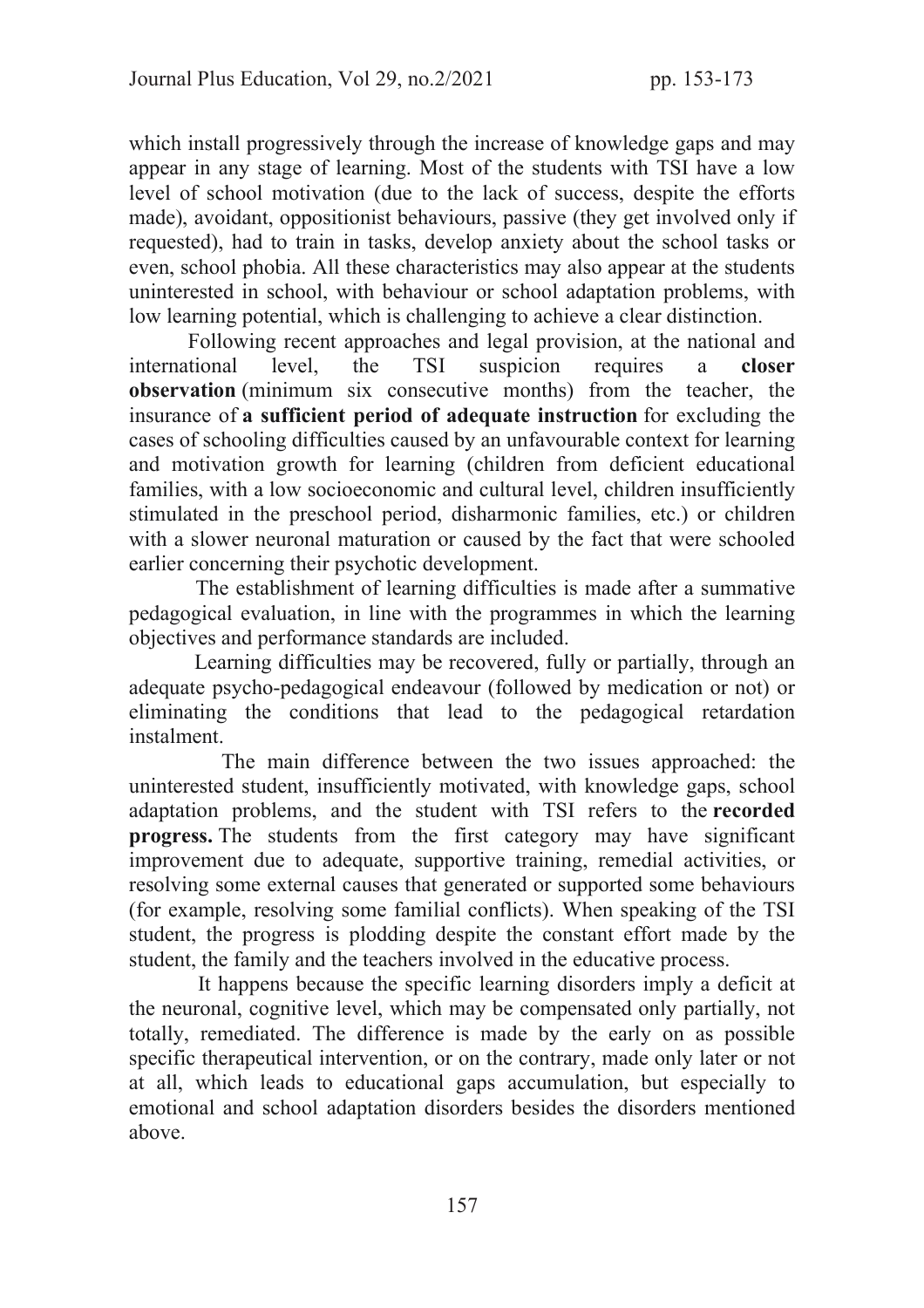### The Methodology for ensuring necessary support for students with specific learning disorders

 The individualisation process of differentiated learning/training represents a core principle of classic pedagogy that in students with TSI, has great relevance.

 The differentiation of training supposes an adaptation strategy of instructive – educative actions at the psycho-physical particularities of students to better integrate into the school activity. The projecting and realisation of differentiated training supposes the relation valorisation between the engaged human resources on one side and required knowledge and capacities/competencies through school programmes and the school institution structure on the other side.

 The main request in learning organisation and guidance is the individualisation of strategies and methods for students with learning disorders.

 In order to remediate the learning disorders at the students from the classroom, the teacher shall know and build a series of particularised teaching strategies based on the individual characteristics of the students with TSI, and also to realise an authentic partnership with the family, the other teachers from the classroom, the speech therapist or the school counsellor, the supporting teacher and other involved specialists in the process of learning and recovering.

 This endeavour shall be preceded by an excellent preliminary investigation of the student's abilities by identifying the predominant learning style and recognising strengths that may constitute valuable resources in the learning process.

 The teacher (professors, schoolmasters, educators), who educates the students with learning disorders, shall fulfil a couple of fundamental requests:

- to know as well as possible each student's learning difficulties/disorders, specific to some curricular areas and study disciplines, as well as their manifestation mode;

- to apply instruments of observation, monitorisation of students' acquisitions;

- to adapt the methodological and procedural resources, as well as the material ones to the learning difficulties specificity, to diminish and overcome them;

- to apply the legal provisions in force;

- to apply compensation measures, compensatory instruments, dispensaries measures foreseen by the law;

- to make adapted evaluations to these students;

- to compile personalised educational plans;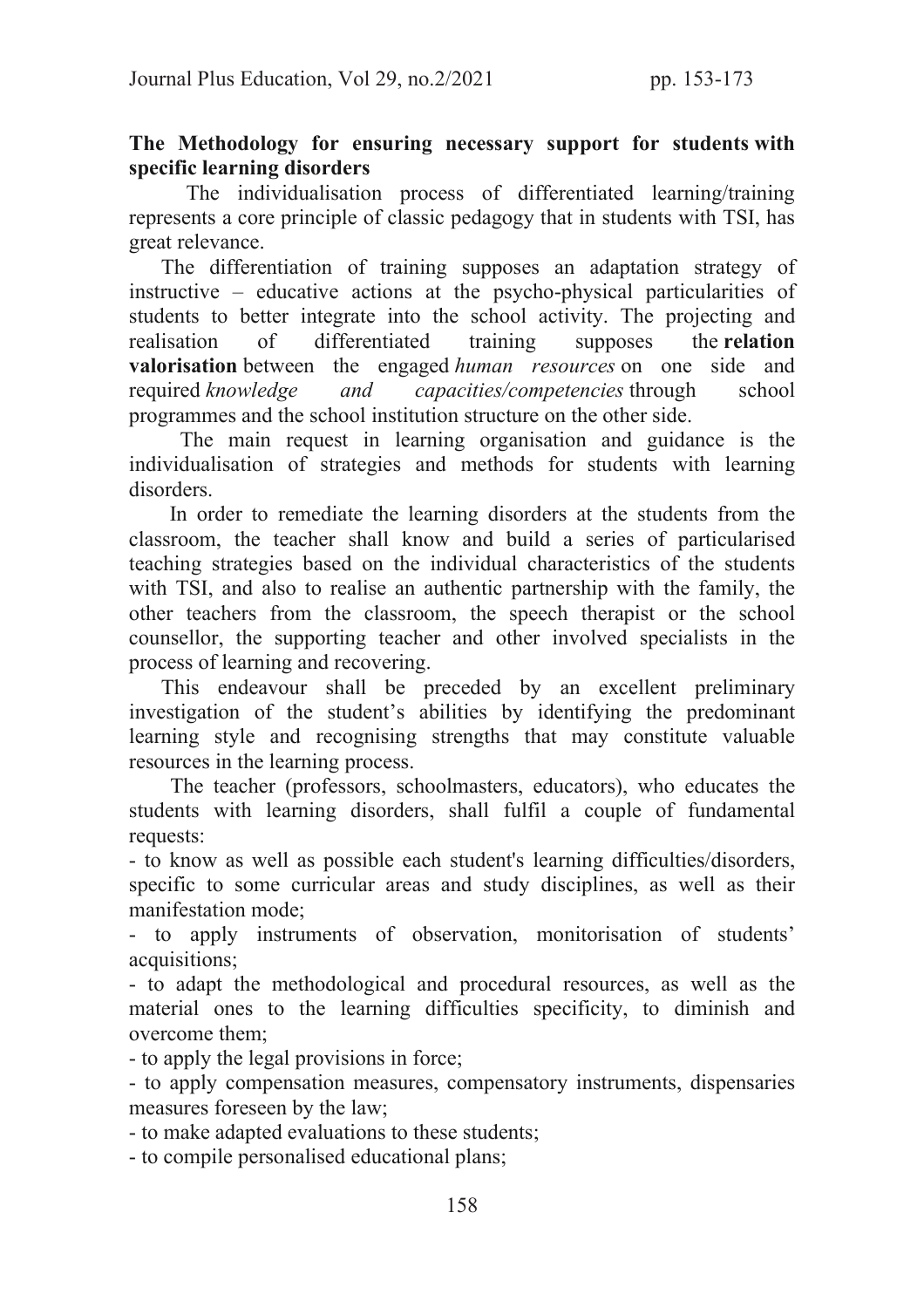- to collaborate with the supportive teacher (if any in the unity), the family, and all factors involved in the recovering process;

- to ensure that the students in a problematic situation own the necessary acquisitions (knowledge, capacities, abilities, etc.) for exceeding the crisis in which they are;

- to self-evaluate the learning activities efficacy to adjust learning conditions; - to contribute to constructing a secure, adequate and stimulative learning environment.

 In the last years, Romanian specialists focused their attention on studying this issue and their efforts and work on the standardisation of some tests' batteries. One such example is that the Research Laboratory within the Faculty of Psychology and Education Sciences from Cluj Napoca, where the MT reading tests for the primary cycle  $-2(MT)$  (Cornoli and Colpo, 2011, used in Italy) are in the process of standardisation.

*Order 3124/2017* on approving the Methodology for ensuring necessary support for students with learning disorders regulates the adequate evaluation proceedings for screening dyslexia, dysgraphia, dysorthography, dyscalculia, and the intervention type for providing individualised and personalised learning in their case.

*The purpose and objectives* of this legal provision are:

- guaranteeing the right to education of all students identified with TSI;

- favouring the early diagnosis and the establishment of the rehabilitative didactic pathways;

- adopting forms of verification and evaluation adequate to the formative need of the students;

- fostering students' schooling success through supportive teaching measures, ensuring adequate training and promoting the development of each student's potential

- training teachers, support teachers, psychologists, speech therapists, school counsellors, as well as empowering and sensitising parents in dealing with problems related to learning disabilities;

- reducing relational and emotional difficulties, secondary to learning disorders;

- providing support measures (compensatory instruments and exemption measures);

- ensuring equal opportunities for the development of all students' abilities, necessary in the social and professional environment.

- increasing communication and collaboration between school, family and other involved institutions (CJRAE, medical units, non-governmental associations)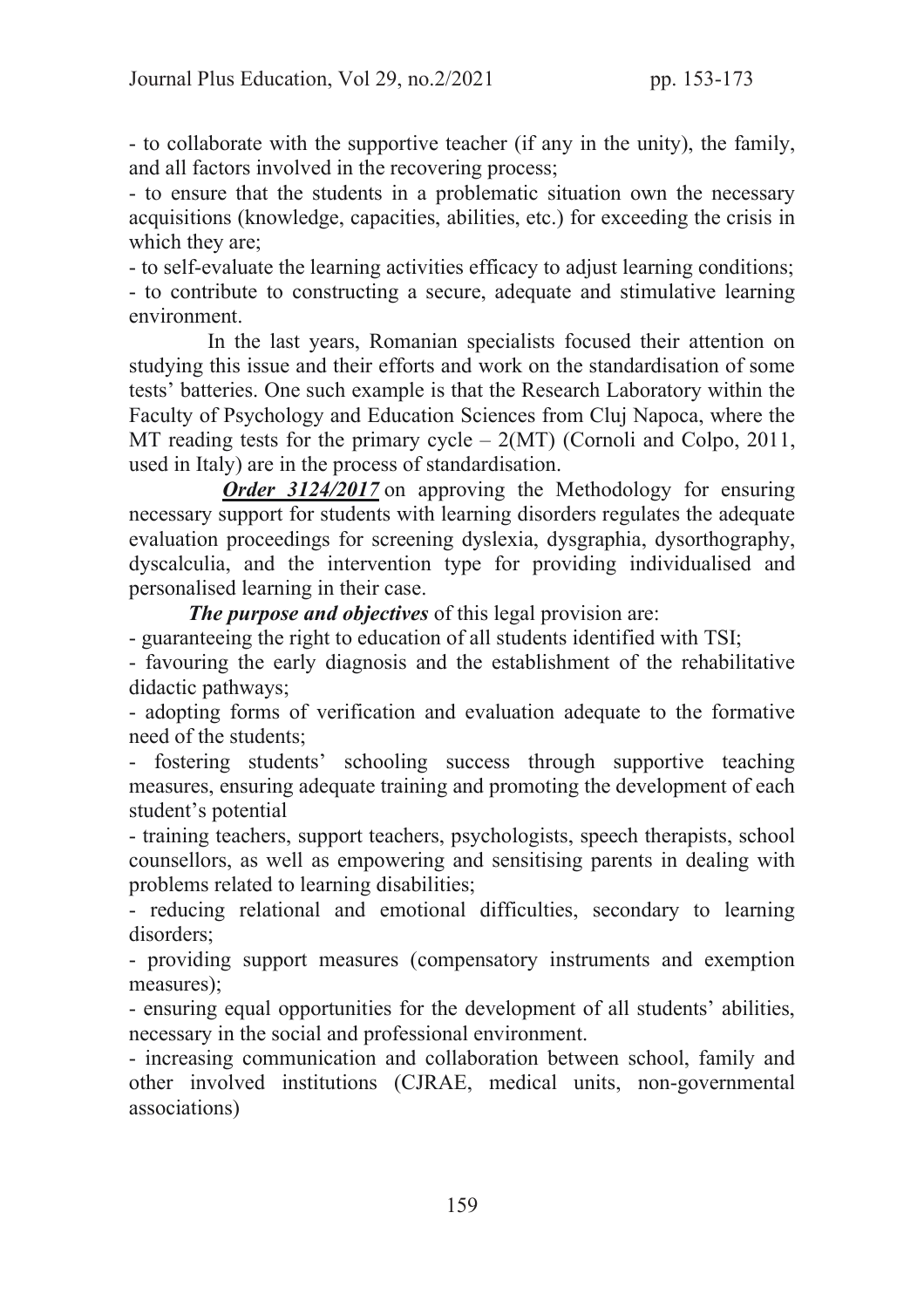# RESEARCH DESIGN

### The purpose and general objectives of the research

 In the school environment, students with specific learning disorders, which have certain particularities, determine the development of supportive educational policies but especially require implementing differentiated teaching strategies that fit their psycho-educational profile.

 The purpose of the psycho-pedagogical intervention is to improve the school skills of students with specific learning disabilities and by using differentiated educational strategies adapted to their particularities and providing support measures.

### General objectives of the research:

- · Knowing the psycho-educational profile of the students with specific learning disabilities.
- · Ensuring supportive measures foreseen by the national legislation.
- · Design and implementation of personalised intervention programs.

# RESEARCH METHODS

Ø *The case study* is used as an investigation method of data collection on the subject and for analysing the effects of psycho-pedagogical intervention carried out in this research.

Ø *Questionnaire-based survey method*: on its basis, answers are obtained regarding the phenomena, situations, behaviours analysed/investigated.

### Ø *Interview method*

Ø *The Method of observation* that allowed and collected data on the investigated subject also identified problems or problematic situations regarding the reporting manner to work tasks and the group of students in the classroom.

 Observations provide essential information about the purpose and manner of learning, communication, social skills, desirable or undesirable behaviours during activities.

· *The analysis of the activity products/students' portfolios/school documents* – presents the students' results following the instructiveeducational activities.

### Research plan organisation **Documentation**

 The issue investigated and presented in this paper is engaging due to the novelty but especially comes to meet a growing need of the Romanian education system related to applying adapted methods and ensuring the necessary support for students with specific learning disabilities.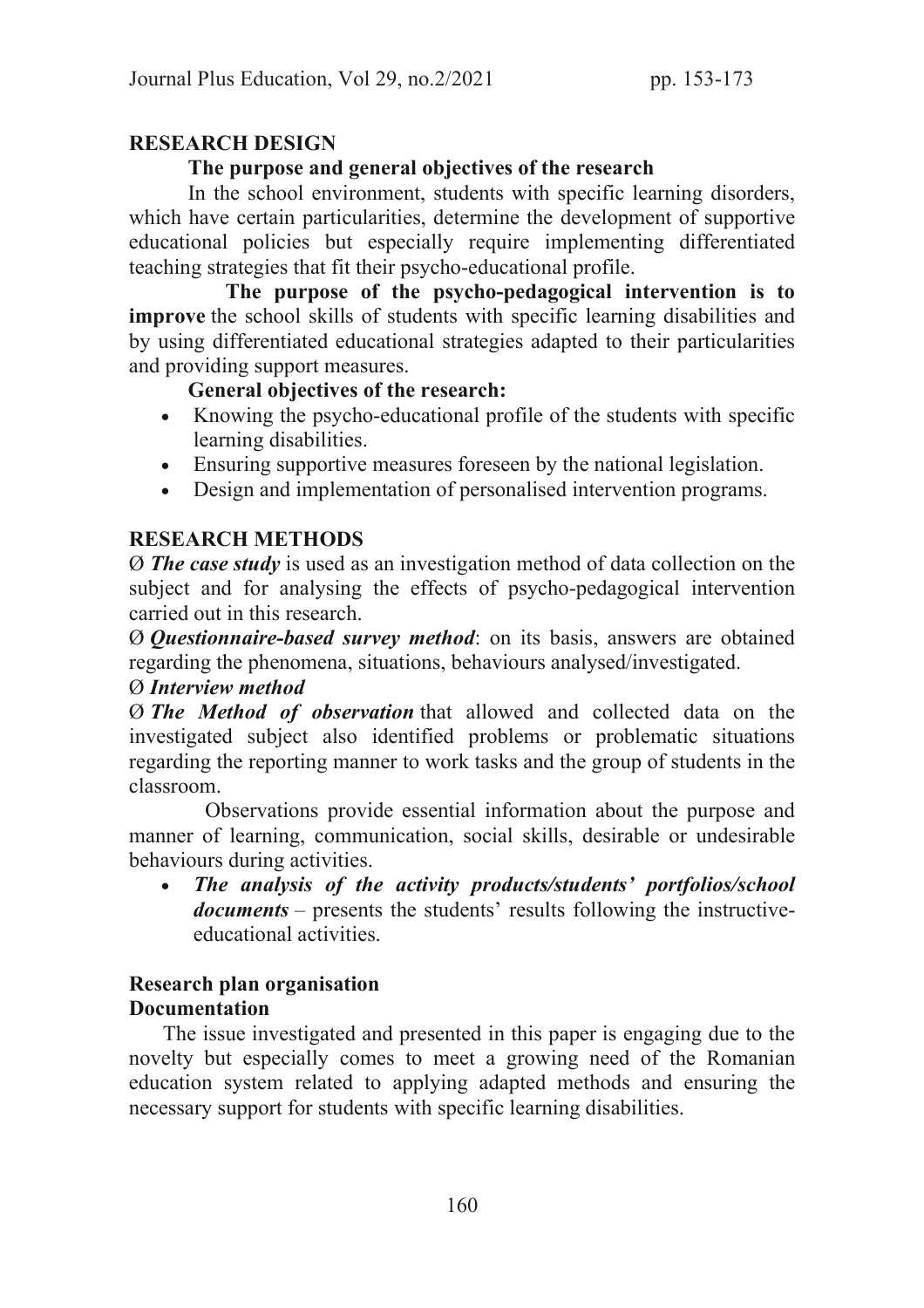#### Selecting subjects

 The three subjects of the case studies presented are students diagnosed with TSI and were selected from the Assessment Service for School and Vocational Guidance's database (SEOSP). Certificates of school and professional guidance by COSP were issued, on which basis the school units to which they are registered must provide the supportive measures foreseen by Order 3124/2017. The parents were the ones who addressed SEOSP and requested additional information about the supporting efforts to which they are entitled. They noted that students are not adequately supported because their teachers have not attended training activities on the learning disabilities issue, do not know and do not apply the supportive measures provided by the legislation in force, mainly due to its novelty and bureaucratic complexity. The CJRAE network of school counsellors facilitated the intervention over them.

#### Initial evaluation of cases

 After identifying and locating the selected cases, a first step was the initial assessment of the subjects. Tests, questionnaires, observation grids, analysis of activity products, school results were all used to establish and identify the difficulties with which they also face the initial level of their acquisitions. The initial assessment of the subjects was performed by using a questionnaire to identify students at risk of a diagnosis of specific learning disorders, under Order 3124/2017. The questionnaire followed the students' monitoring by the teachers during the first semester of the school year 2018-2019 and from the observations made and the student's results in the previous years. Simultaneously, the students' school results, the products of the activity, and the evaluations from the class, the families were interviewed to draw a psycho-educational profile of them as complete as possible.

#### Building an intervention team

 The psycho-pedagogical intervention supposes a joint effort, teamwork both from the teachers and the family's involvement in supporting the steps from the class/school and especially their continuation at home. Within this research, a unique partnership was accomplished between the classes' teachers, the school counsellor, the family and the pedagogue who implements the intervention program. Each team member had his/her contribution and made all the necessary efforts to apply the agreed and assumed support measures.

 Due to the novelty of the legislative provisions and the lack of teacher training on TSI, there was a slight reluctance of teachers in approaching proposed measures, methods of intervention, given the superior interest of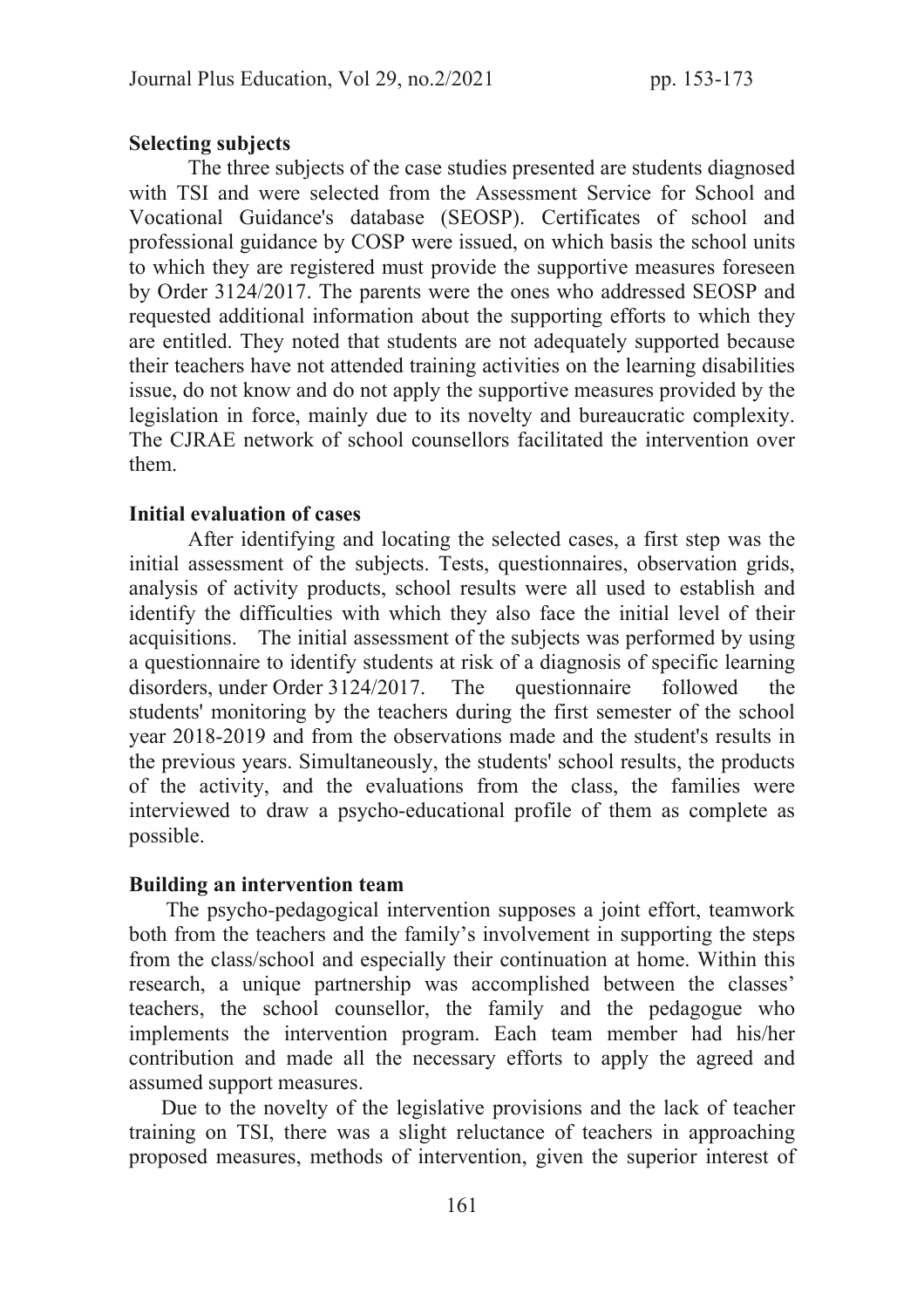the student and especially the benefits we had from all the support in the planning and implementation of the intervention plan.

### Intervention plan elaboration

 Concerning the design stage of the psycho-pedagogical intervention plan on the identified subjects, the analysis of the initial tests results, observation grids, study of the school documents (school results), school means (notebooks, products of the activity) was taken into account. There were also several meetings with all team members: teachers, counsellor, family and pedagogue, whose primary purpose was to establish the role and involvement of each one during the psycho-pedagogical intervention.

 The questionnaires, observation grids, monitoring sheets that they may/will use, and the structure of a personalised educational plan that will be completed for each subject must be respected by all teachers.

#### The per se implementation of the intervention plan

 There were ten individual sessions with subjects, 5 group activities in class, five meetings with parents and five working sessions with teachers.

 The intervention plan included the realisation of personalised education Plans for the three subjects and the teachers from the class. An educational plan model was used for students with TSI adapted from the model found in the guide "The dyslexic child - a common responsibility" developed by Bartok Eva.

 Phonological awareness is an essential component of reading, seen as a bridge between oral and written language. A. Roșan and C. David (2019) define phonological awareness as the ability to perceive, represent and manipulate the phonemes that make up words and propose a structured training program of phonological awareness based on scientific evidence.

 Romanian is a phonetic language in which the correspondence between phoneme and grapheme is high. It is suitable to apply phonetic methods in interventions in reading and writing disorders. Depending on the type of learning disorder, the individual characteristics of the subjects it intervened with educational methods frequently used at national and international level that proved their effectiveness to students with TSI.

Out of these, we mention:

The multisensorial approach uses different materials simultaneously to help the child learn reading, writing and mathematic calculation.

 Thus, the information is presented simultaneously in several sensory ways: visual, auditory, kinesthetic.

Example - learning a sound: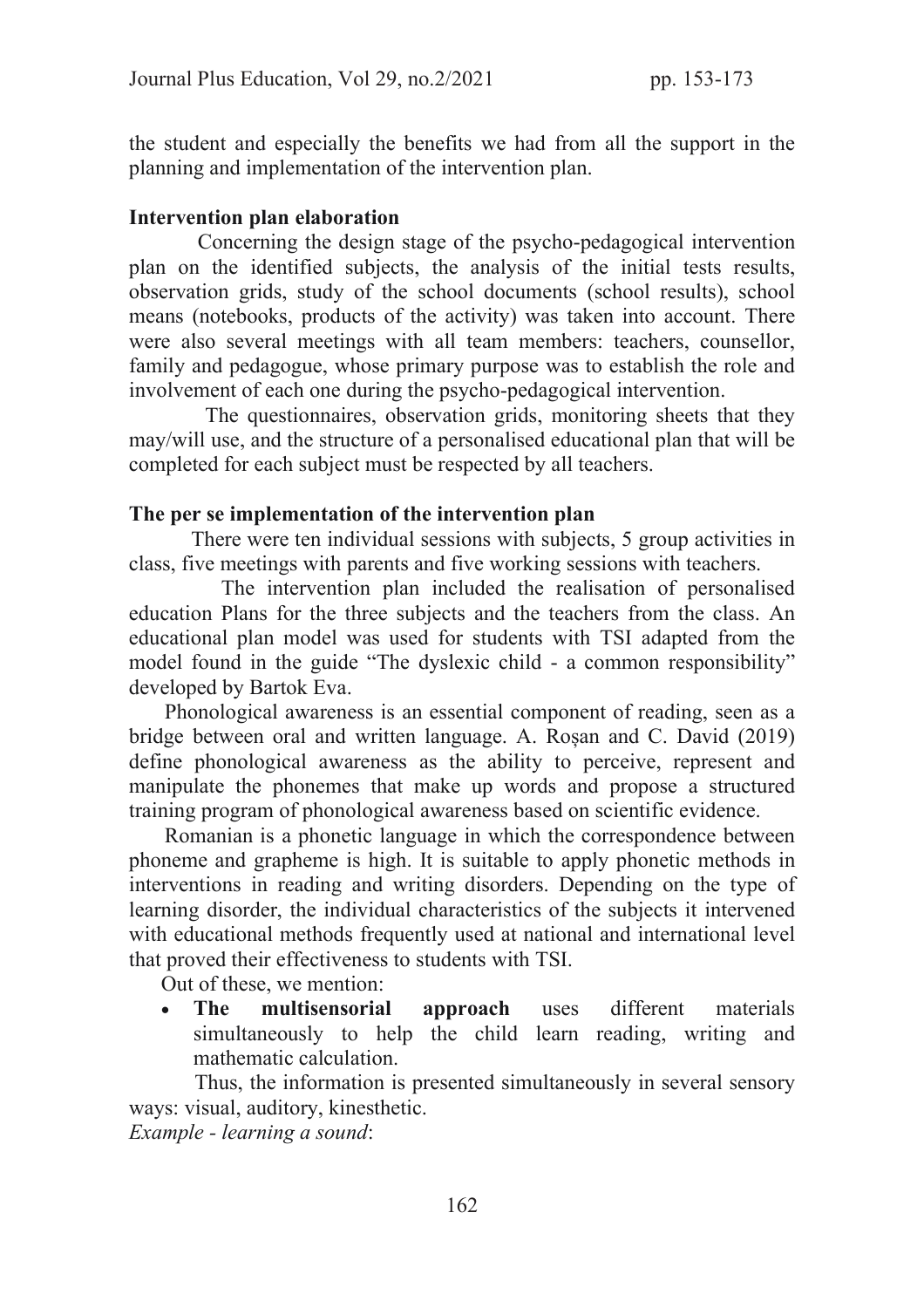Visually – cards with that letter and objects that represent words that start with that letter.

Hearing – the instructor pronounces the sound.

Kinesthetic – movement and touch – the child can draw the letter in the sand, write it with his finger on the table surface or manipulate plastic letters.

Within the multisensorial approach, the following techniques and methods were used:

- · *Borel-Maisonny Method* phonetic and gestural; an associative complex is formed between the phoneme-grapheme and the ideomotor scheme of sound pronunciation: the phoneme is associated with a gesture, involving the analysers: tactile-kinesthetic, auditory and visual.
- · *Multisensorial techniques for writing-reading learning* (writing letters, numbers or words in the kinetic sand tray, forming/modelling plasticine letters, performing the letters on the back to be aware of the movements);
- · *Constructing words from magnetic letters* can be magnetic letters of different colours for consonants and vowels to highlight the difference between them visually.

 The students pronounce each sound corresponding to the letter s/he places it on the board.

 New words can be constructed by changing the initial or final letters/syllables.

- *The read-build-write Method* involves the design of a sheet with three headings:
- 1. The word is written in the first column, and the child must read it

2. Build – is an empty space where the child places plastic letters and says the word out loud

3. Write – is an empty space where the child writes the word.

· *Sticks with clues about stories;* they help the child understand the meaning of the text read and visualise the elements of a story.

 On the sticks are pasted questions that guide the student, such as: Who are the characters? Where does the action take place?

**Reading with the instructor** is a method that involves using worksheets in 2 copies so that the student can watch on his worksheet while he reads aloud or can listen to the instructor or an audiobook while watching on the worksheet.

 They can interact with the text by emphasising a specific type of word or sound that s/he considers difficult.

 It is the kind of technique that was also suitable to be drawn as a task for parents and practised the home.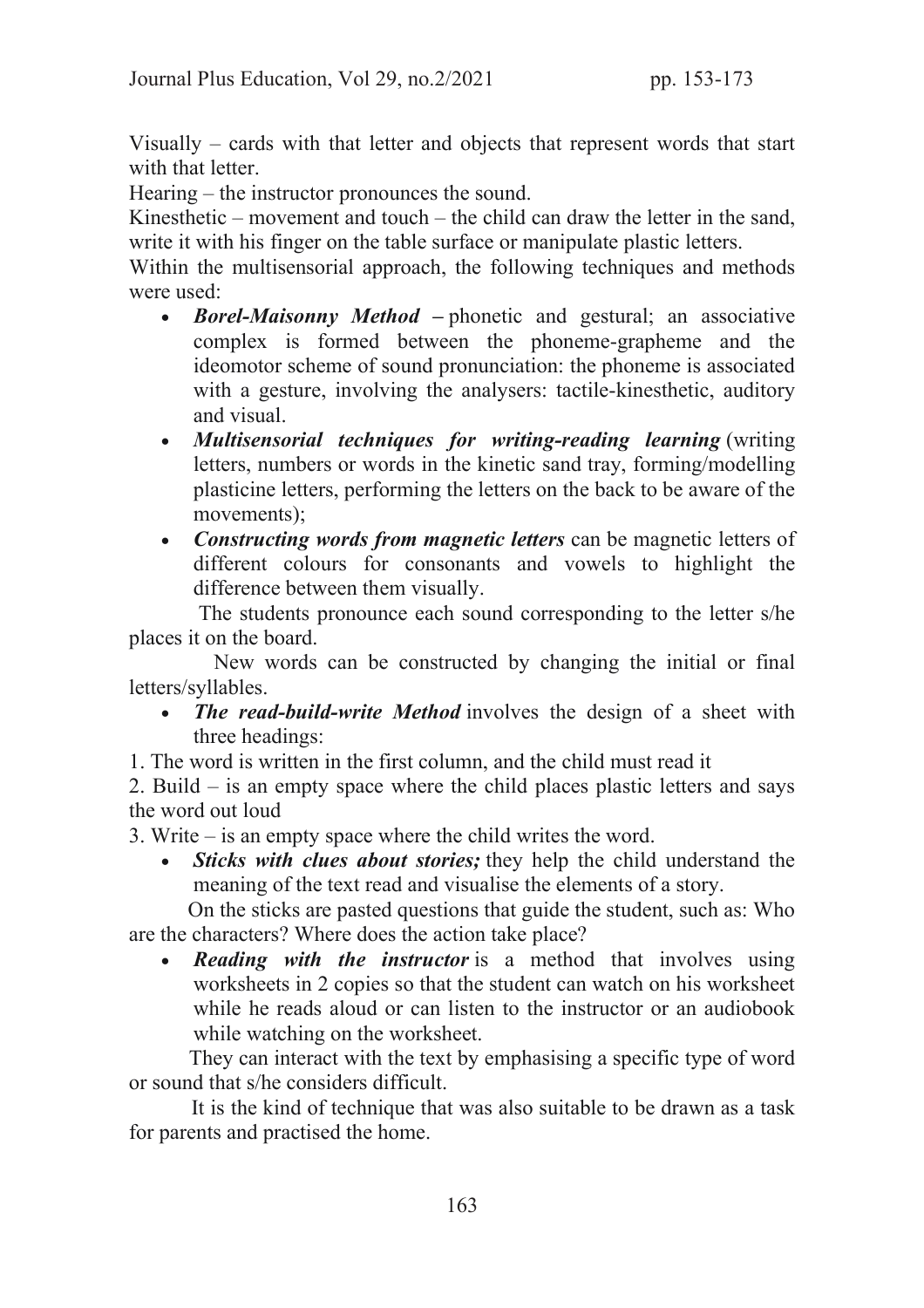- · *Meixner Method* uses the principle of triple association: speechwritten word-read word/tactile and visual-auditory representation. *Activities for phonemic hearing education* for the development of differentiation capacity and sounds identification.
- · *The strategy of problems' resolution after Pressley and Woloshyn* involves step by step following of the five stages of the decision-making process, as follows:
- 1. Describe the problem in your own words;
- 2. Decide if there is a chance that your answer will be the one you suspect;
- 3. Represent the problem concretely;
- 4. Write the problem and the answer;
- 5. Check the answer;
- 6. Self-evaluate.
	- · *Individual worksheets*  the teacher uses worksheets in which the volume and degree of difficulty of the tasks vary depending on the students.
	- · *Memory optimisation methods:* intuitive material (images) is easier to memorise compared to verbal material (texts)

- the familiarity of the material facilitates the memorisation, and the new or too little known ideas require more effort for their memorisation (the connection is made with the previous experience of the students)

- their successive exposure

- the beginning or end of a series is easier to remember than the material in the middle

- the stimulating ambience facilitates

- the most active processing of information by establishing similarities and differences, in-depth understanding of the material, finding examples for specific mathematical rules, etc.

- the role of rest in the memorisation process is emphasised, especially the parents have the primary role in structuring the daily regime of the students, in avoiding the appearance of their intellectual fatigue, in the optimal combination of the intellectual activity with the physical one;

- better memorise the materials related to interests, concerns, preferences, attitudes, analogies can be made.

· *Group activities* - for increasing group cohesion - the students collective of classrooms where these students belong.

# *Examples of activities/exercises performed within the group activities 1. "Find partners."*

Purpose: stimulating the spirit of cooperation, the division into teams Materials: 2 packs of playing cards Duration: 10 min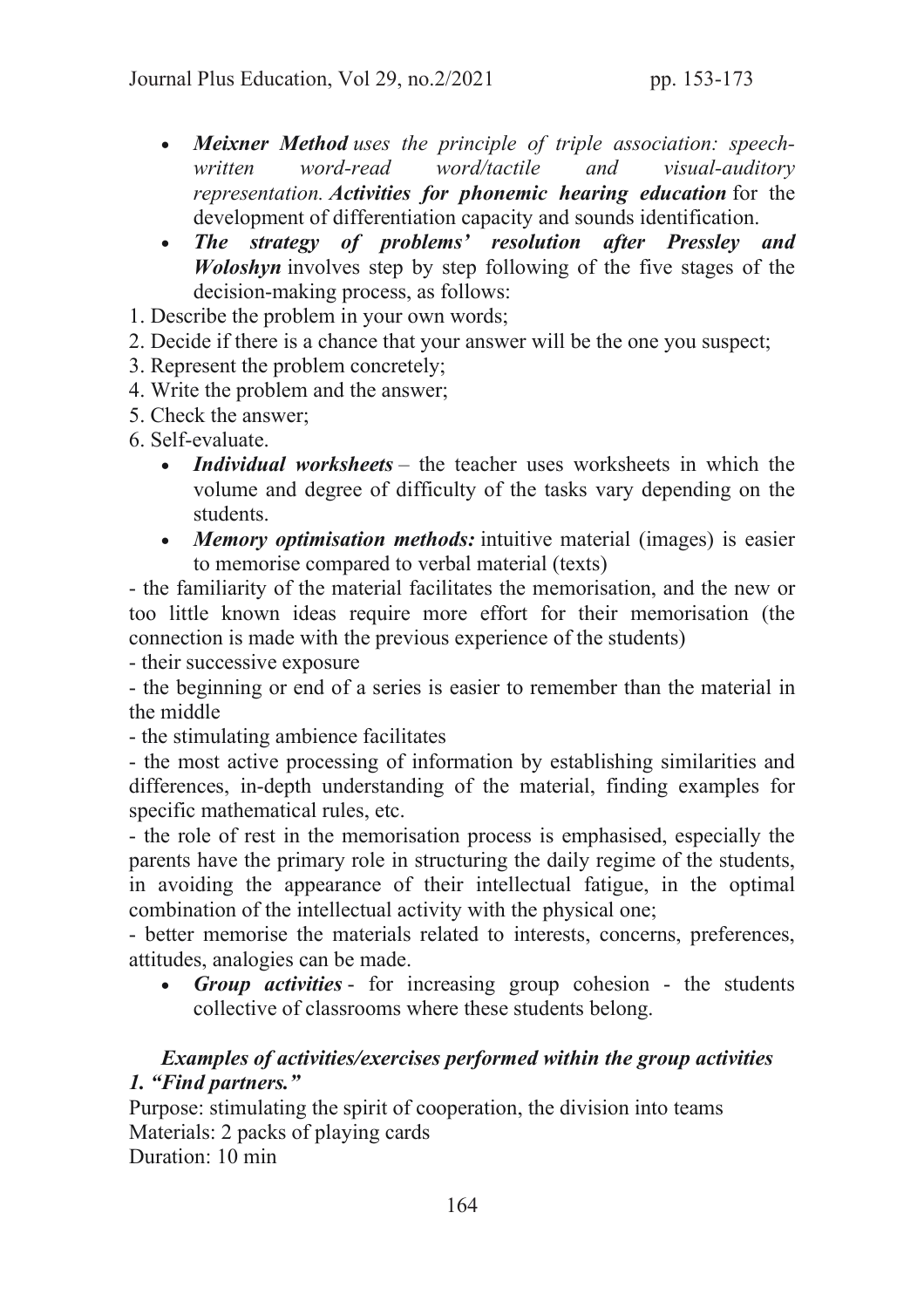Content:

1. We select the playing cards as follows: if we want to make three groups of 6 people, we choose from the playing cards six black heart cards, six red heart cards, six rhombus cards.

2. Each participant receives a playing card that he must put on his forehead without looking at it.

3. The rule is to find your team partners by discovering the grouping rule without talking, knowing that there are three work teams.

4. It can be completed with a short discussion: did you like the exercise? What was difficult? What helped you achieve your goal? What did you learn from this exercise?

# *2. Interactive story - "The Castle."*

Purpose: stimulating the spirit of cooperation, the division into teams

Duration: 15 min

Content:

Interactive stories are short stories that create a dynamic, attention-grabbing atmosphere, involving children throughout to follow, to make certain gestures (to clap, to trot, etc.), or to make certain sounds, words, onomatopoeias depending on the character. There may be collective roles to which all children react and personal roles to which only one child responds. The animator must know the story very well.

Subject: a castle is visited by several people and the ghosts in the castle above it.

Keywords-gesture: castle - clapping, ghost - shouting bu-hu-hu.

Roles: mother ghost, father ghost, ghost, ghost, dog, four visitors, mayor, etc. Gestures for roles: clapping, 360-degree rotations, screams, various onomatopoeias, etc.

# *3. "Fruit salad."*

Objectives: release of tension, relaxation, entertainment.

Description of the exercise:

Students are seated in chairs in a large circle. Everyone is given a note with the name of a fruit (apple, banana, orange, plum and cherry) written on it.

The group leader stands in the centre of the circle, standing, shouting the name of a fruit. Students who have the ticket with this fruit must get up and change their place as soon as possible. Whoever remains standing without a home will stay in the centre of the circle, and thus the game continues. We can say "fruit salad", and then everyone has to change seats from time to time. You are not allowed to sit in the chair next to you. The game ends when the students are tired.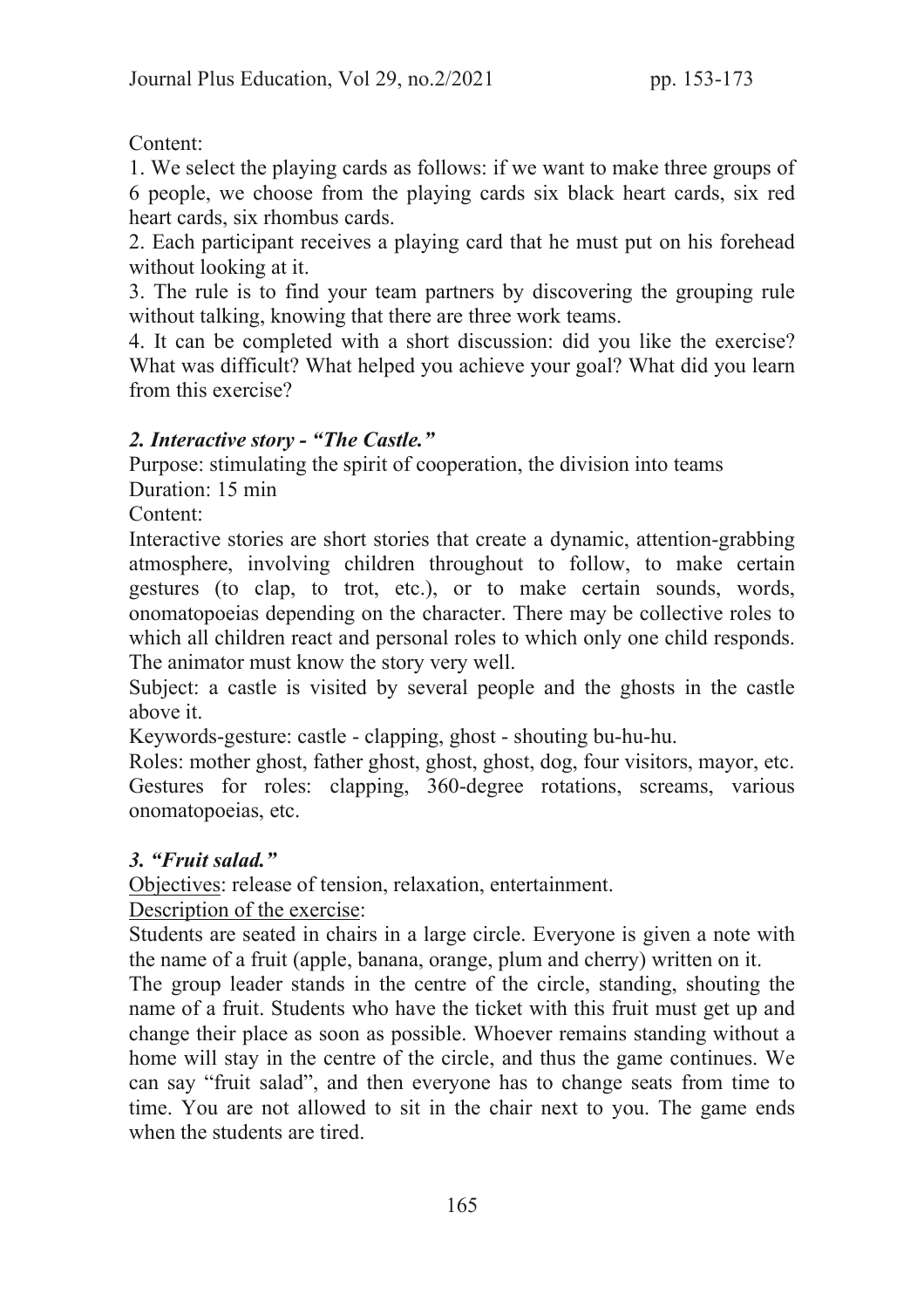# *4. "Parking spot."*

It is the classic Method used to keep participants focused on the specific topic. During class/activities, students often ask questions that seem important but not always entirely relevant for that moment of the discussion.

 These questions or problems will be "parked" on the flipchart sheet, to be repeated and to be answered later.

This practice helps us make sure that important questions will not be forgotten. The discussion group can stay focused on essential discussions without being interrupted by questions that support procrastination.

Time required: 5-30 minutes

Materials needed: pencils, coloured markers, flipchart, coloured notes Step 1:

At the beginning of the activity, explain to the group that you will use a "parking space" for further questions.

Write a capital letter "P" at the top of a flipchart sheet and stick this sheet on a visible wall. Explain to the participants that whenever a new idea or question arises that is not directly related to the current topic, you will write it on a coloured note and stick it on the flipchart sheet.

Note that any group member can also ask questions at the "parking space" whenever needed.

Step 2:

Use the ones explained at the beginning during the activity.

Step 3:

As you approach the end of the work session, make sure you have enough time to resume the questions and the ideas placed on the "parking spot" on the flipchart sheet. Take them one at a time and discuss them.

# *5. "Spiders."*

Purpose: development of team spirit, development of motor skills Duration: 10-20 minutes

Content: the group of children is divided into at least three groups of at least four participants. Each group forms circles holding hands. He must try to capture other people in the opposing groups by running his hands over his head to the level of the shoulders of the one s/he is catching. They cannot let go of their hands during the game, and the detached circle is sanctioned.

# 3.3.2. Programme finalisation

- Presentation and analysing the results obtained by the subjects;

- Conclusions in each of the cases presented.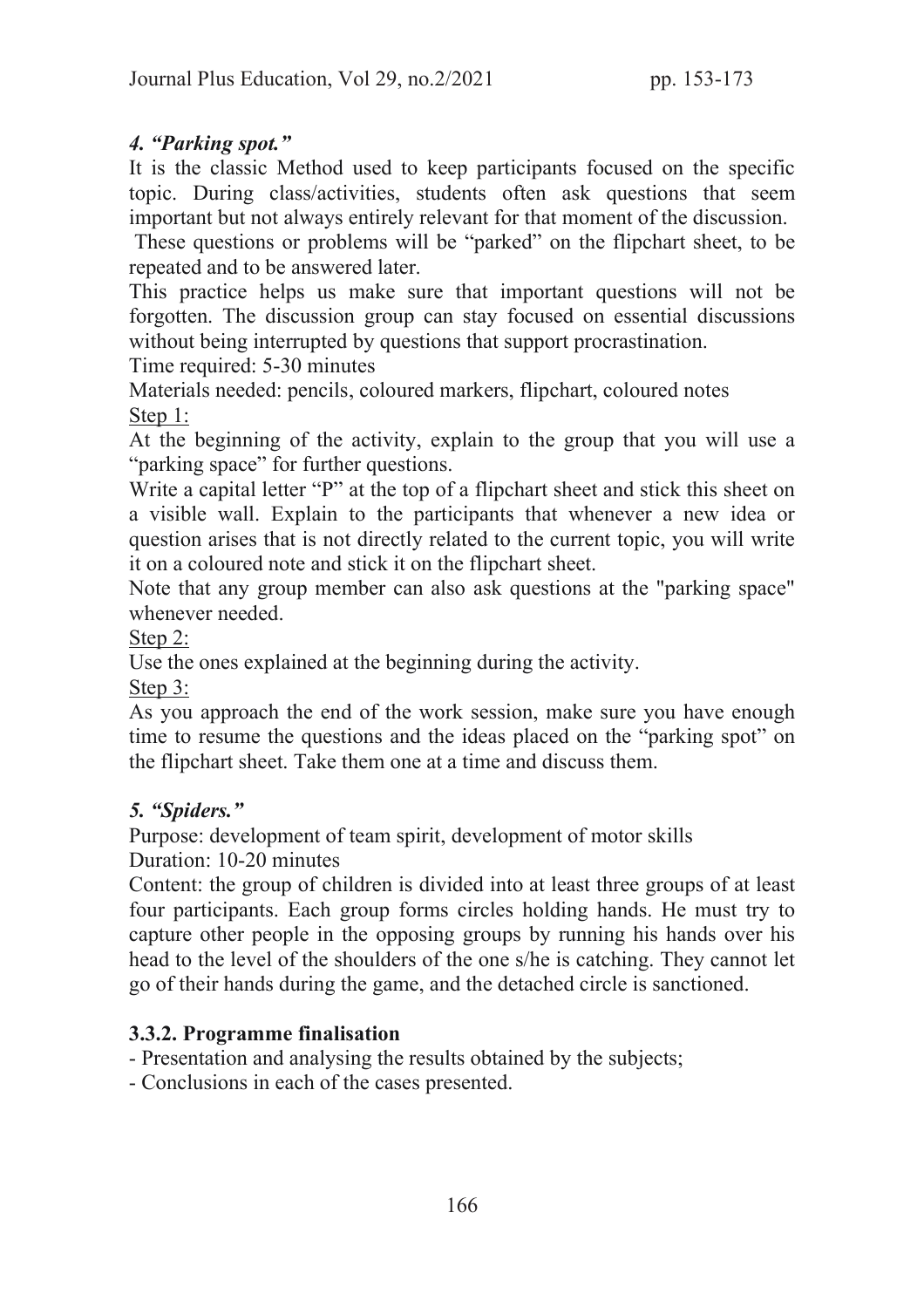### INTERVENTION PROGRAMME SCROLLING

The intervention plan aims to reduce learning difficulties by practising and developing writing-reading instrumental capacities, arithmetic calculation, and psychomotricity development.

### Objectives:

O1 - Ensuring compensatory measures and instruments.

O2 - Improving writing-calculation disorders, implementing a program adapted to the student's psycho-educational peculiarities, comprises phonematic hearing education, fine motricity development, and mathematic calculation skills development.

O3 Family Counseling, its involvement in respecting the recovering plan.

#### O1 – *Ensuring compensatory measures and instruments*

 Corroborating the data obtained from the initial assessment, the difficulties identified by the didactic framework, and the information obtained following the discussions with the parents, in subject 1, substantial problems were highlighted at the level of mathematical calculation operations and the level of writing.

 A first step was elaborating the Personalised Educational Plan, which includes all the support measures granted by the school according to the legal regulations brought by Order 3124/2017. The personalised educational plan was completed together with the English teacher, following a working meeting, presented in Annex 3. The student's parents were requested at a meeting during which they were informed of the provisions of the personalised educational plan; they must provide the student with the teaching resources requested by the teacher and complete/continue at home the steps initiated in class.

Perioada: 11-15 February 2019

# O2. *Improving writing-calculation disorders, the implementation of a program adapted to the psycho-educational peculiarities of the student.*

# 1. *Education and development of phonemic hearing*

 In order to achieve this objective, specific activities were carried out during the individual counselling sessions:

- auditory differentiation exercises,

- recognising and imitating various sounds in nature or emitted by animals, insects,

- repeating a beat with your fingers on the table,

- sound differentiation,

- lip reading for attention development,

- phonetic analysis exercises, sound differentiation, awareness of the order of phonemes in the spoken word, division into syllables.

Period: February 18 – March 22, 2019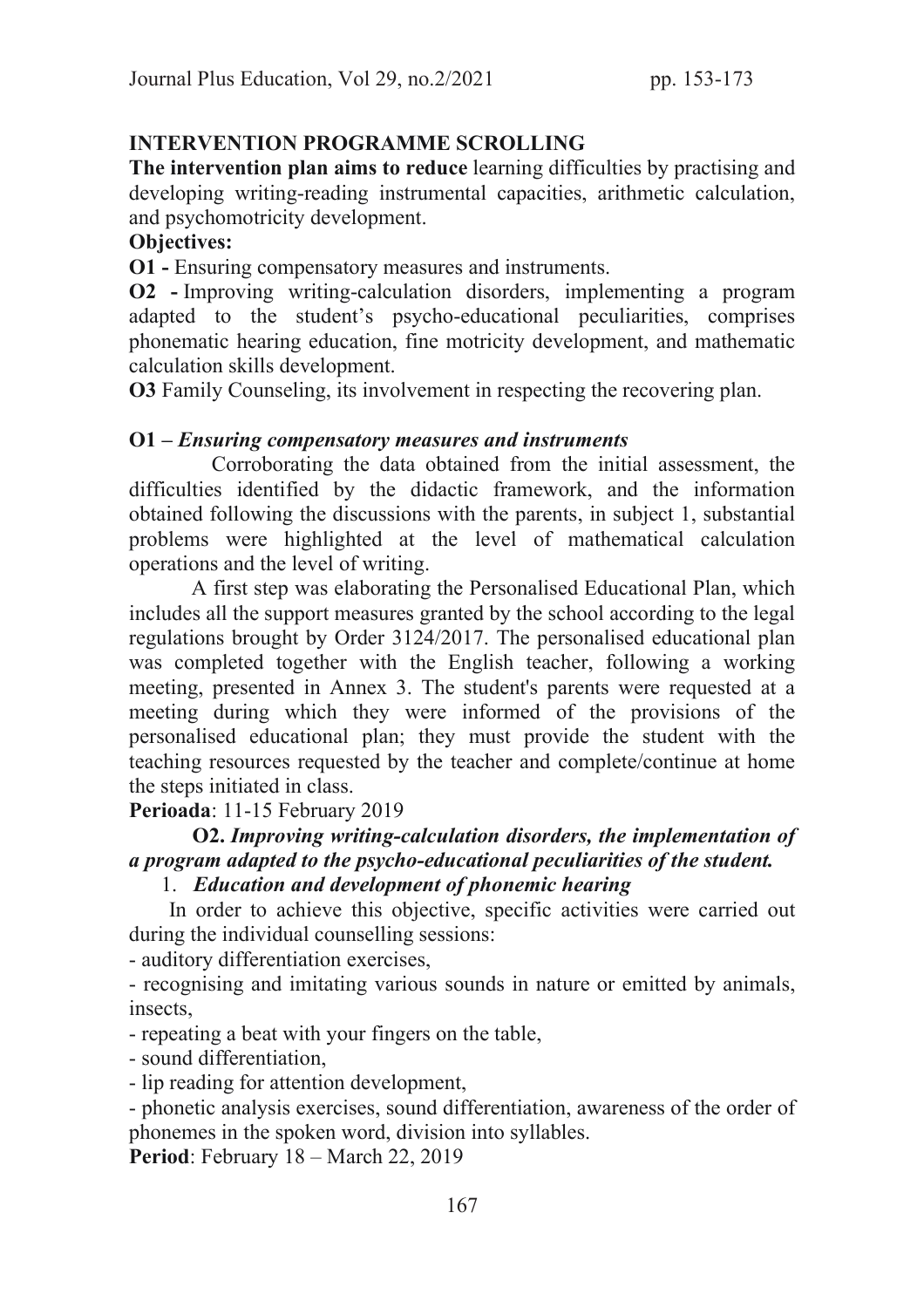### 1. *Development of fine motricity*

Following the initial evaluation of topic 1, there was a slight delay in developing fine motor skills, so the intervention plan included activities/exercises to monitor motor development.

During individual sessions and the school program at practical skills classes, these activities were carried out when they had to make gifts for Mother's Day, the exhibition of handmade trinkets, thus capitalising on the work done. The following exercises were performed:

- Rolling glass balls on the table with each finger, one by one.

- Creating necklaces that involved stringing beads or buttons on a silicone string and making trinkets;

- "Finger greeting" - the thumb must "greet" in turn with each of the other fingers, touching them in turn;

- Tracing patterns;

- Squeezing and relaxing the fist with squishy toys;

- Picking peas with tweezers.

Period: February 18 – March 22, 2019

1. *Development of arithmetic calculation skills*: this is the most critical part of the intervention and consists of applying techniques and exercises tailored to the student's work style, skills, and preferences.

 The types of exercises chosen and the techniques used were applied in individual sessions, especially in class. The teacher took into account the compensatory measures in the personalised educational plan.

 Simultaneously, at home, the parents continued the steps started at school, applied the exercises, and involved the student more in the household activities.

 The types of exercises chosen and the techniques used were applied in individual sessions, especially in class. The teacher took into account the compensatory measures in the personalised educational plan.

 Simultaneously, at home, the parents continued the steps started at school, applied the exercises, and involved the student more in the household activities.

Were applied:

- the teacher made the student responsible for distributing the food supplement, the various objects that must be distributed to all colleagues: this activity ensures both interactions with all students in the class but especially allows him/her to practice basic operations: addition or subtraction (how many are missing? how many more are needed? how many are left?);

- Pressley and Woloshyn problem-solving strategy;

- Individual worksheets are used, the student does not copy from the board, and in the tests, all the students of the class receive individual worksheets, so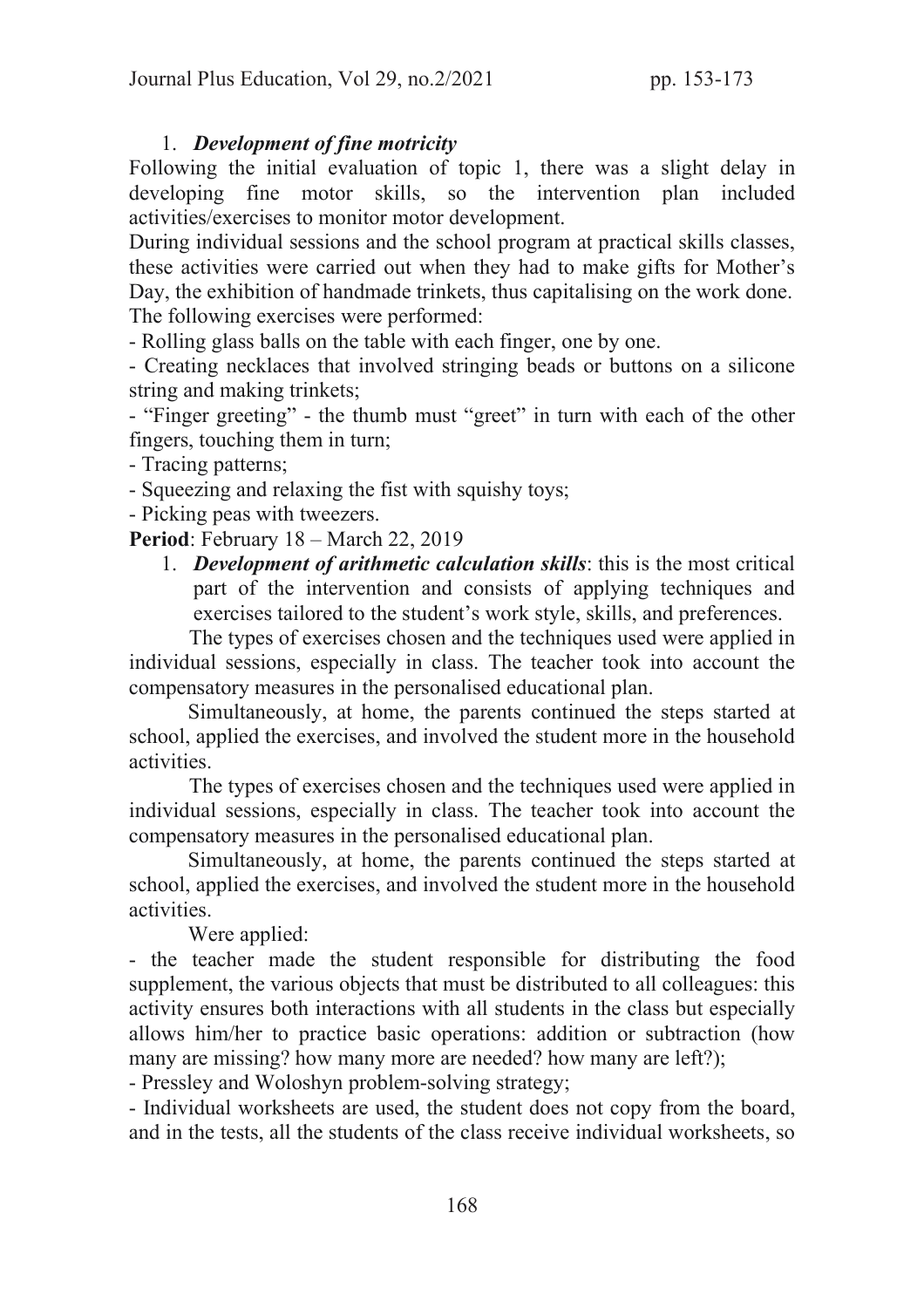the modified content of the worksheets for the subject is not highlighted in class.

 Verbalising *how to solve* the calculations is helpful for the inversions of numbers (for example,  $8 + 5 = 13$ , and he writes  $8 + 5 = 31$ ) to apply algorithms, calculate aloud, and repeat the steps the student can observe mistakes. This technique is also encouraged in doing homework;

*the addition with nine* can be explained as the addition with ten from which one is subtracted;

- Exercises for differentiation and identification: predecessor, the analogy with the left hand, successor analogy with the right hand;

- to learn fractions, use cards divided into rectangles or triangles, sectors of a circle; by joining them, one can learn the division by 2, 3, 4, etc. and the names a quarter, a half, etc.;

- the use of the pocket computer in the more complex operations: multiplication, division, additionally over the order of hundreds was a compensatory measure that led to the relaxation of the student regarding the execution of these operations.

- possible explanations for various notions: when they come together, they are put together; when it decreases, it separates; multiplication is repeated addition, but a more straightforward method of calculation;

- plate with synonyms for basic operations: for *addition*, the following terms are used: sum, total, plus, together, increase by…, more by…, for *decrease*: decrease, give, take, less, difference, minus, when *multiplied* we find terms like the product, so many times, double, triple, multiple, when *divided*: half, divided, divided, per, percentage, separately; graphics representation of problems;

- using concrete supports to understand the notions;

- in order to eliminate the confusion when comparing numbers of the order of similar hundreds, it is practised to write above the numbers o the symbols U, Z, S to arrange them properly, and in terms of signs for more extensive, smaller analogies are made with the mouth of a crocodile which is always open to the more significant number.

It is very relevant to immediately observe the mistakes and identify their cause to know what needs to be corrected, the difficulties, and what has not been understood.

The frequent feedback to students also determined the increase of his selfevaluation capacity and the regular accomplishment of the self-evaluation of the results, especially in mathematics.

Period: February 25 - May 10, 2019

 *O3 Family Counseling and its involvement in respecting the recovery plan.*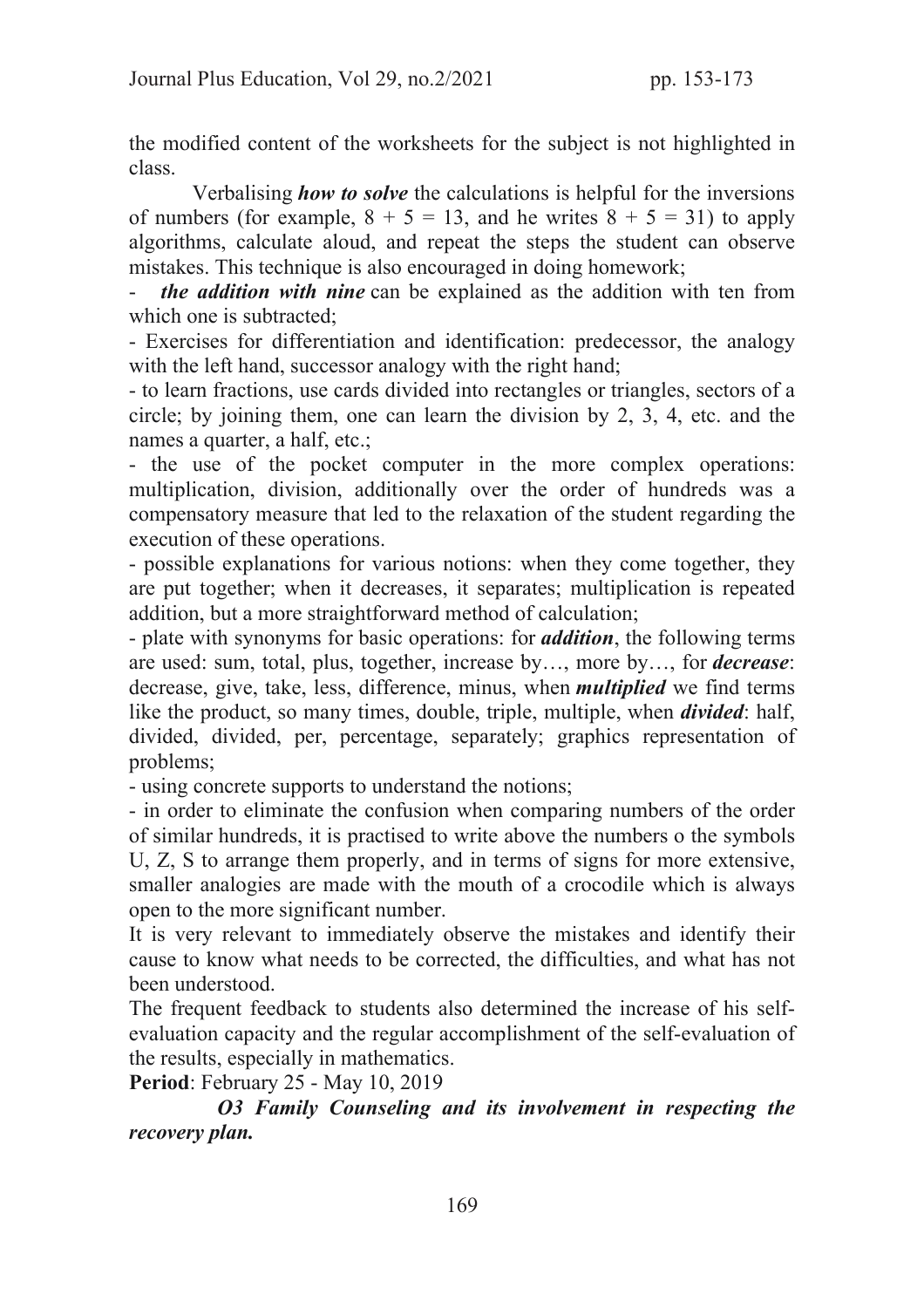The relationship with the family is of great importance for the success of any school activity/task. It can continue at home the steps initiated by the school and because it provides psychological therapy that enhances the psycho-pedagogical intervention.

 There were five counselling sessions with the parents where the school's actions were presented, support measures provided by the school. They were offered suggestions on organisations that offer resources for various education that can be taken and travelled together with them.

 The development of technology allows educational software found nationally and internationally because mathematical operations and computational algorithms are the same. Among these, we mention:

 The family was also advised on the student's involvement in shopping, spending time together by detaching from school problems and engaging in extracurricular activities: sports, volunteering, creative workshops, etc., that allow him to achieve small successes. But with beneficial effects on self-esteem.

#### Conclusions/or final report on the investigation

 Following the application of the psycho-pedagogical intervention program, between February 11 and May 17, 2019, at the level of subject 1, improvements were observed in the level of arithmetic calculation skills highlighted by the school results.

 Ensuring the compensatory measures and instruments provided by the legislation and included in the personalised educational plan have significantly contributed to changing the attitude of subject one towards school tasks. S/he felt supported and reducing the anxiety felt during the five years of school, was more involved, and discovered and used their skills in school and extracurricular activities. In most cases, classmates' attitude was supportive; they integrated topic 1 in their games, chose it in teams, and considered it incorrect that they not to use these compensatory means and motivating that they also need guidance.

 The teacher managed these situations very well, devoting more time to activities/games to increase group cohesion, started and suggested by the counsellor. Were performed extracurricular activities together, trying to involve topic 1 in as many activities as possible, and through the responsibilities received, he frequently interacted with all his colleagues.

 In terms of writing skills, they have not been significantly improved because by applying compensatory and dispensing measures, writing tasks have been significantly reduced, individual worksheets, grid-type assessment tests have been provided. There are improvements at the written-reading level. However, especially at the level of mathematical calculation, which denotes the positive effects of the measures adopted, the working methods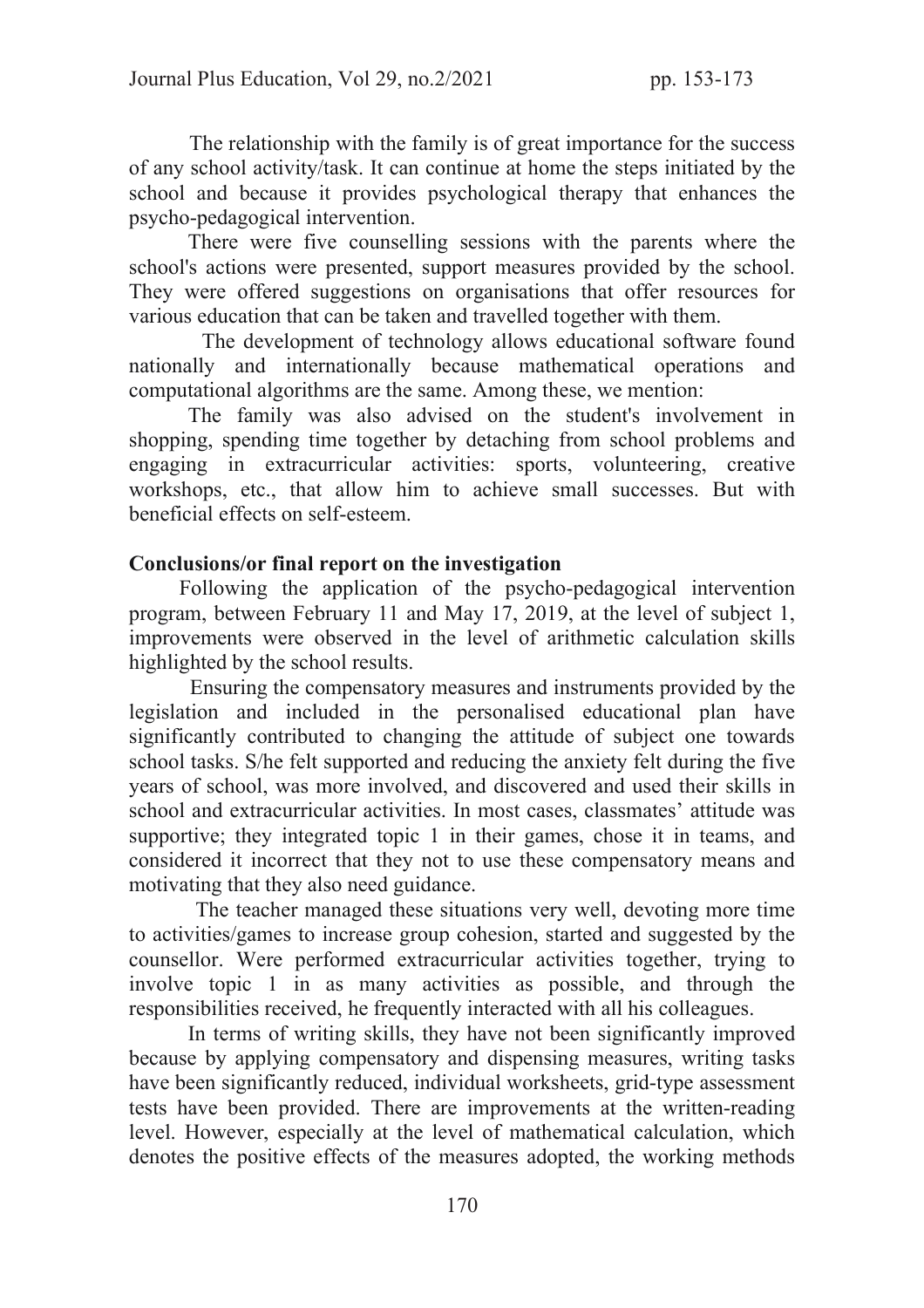can be used further, with other contents depending on the curricular requirements. Slight difficulties in graphically translating the information presented orally, in taking notes are unintentional. Still, this shortcoming is offset because the student generally receives homework and homework on individual worksheets.

 In the individual counselling activities, we observed an increase in the involvement and concentration on proposed activities from topic 1, due to centring these activities on the student interests and abilities of the student. She was receptive and consistent in applying at home the methods practised at school, the work style. The overflowing energy and the frequent switching of the interest on other actions of subject 3 were channelled in its involvement in domestic activities and by applying unique working methods identified by consulting some general recommendations found in the literature and sites that address ADHD.

 An example is using a stationary bicycle inside the house for the student, while pedalling, to memorise the lessons or the poems read by the grandmother. This working capitalised on the particular interest/pleasure that the student has for cycling, using this interest as a resource and way of reward.

#### **CONCLUSIONS**

 The knowledge/shaping of the psycho-educational profile of the analysed subjects was an indispensable condition for the design and implementation of the psycho-pedagogical intervention that was carried out following the evaluations, discussions with the teachers and these students' family members.

 Specific common characteristics were observed, which allowed the application of working methods to all but the essential resource were even subjects who, through their skills and interests and varied family context, led to the selection of activities to arouse interest to motivate their involvement in the instructive-educational process. The most important results are given by applying compensatory measures, dispensation and adapted evaluation which was the absolute novelty of this intervention. Methods and techniques have been proposed and started to be used. Differentiated work, surprising both for the teachers and for the analysed subjects and their colleagues. The most visible and relevant effects were those observed at the subjects' attitude towards everything the school represents.

 There has been a transformation and perception of these students: from blamed children, considered lazy and comfortable, unjustly condemned, sometimes disturbed class factors or even problem students, have changed into students with potential, with skills that if they are correct capitalisation can lead to beneficial results, such as changing the perspective from which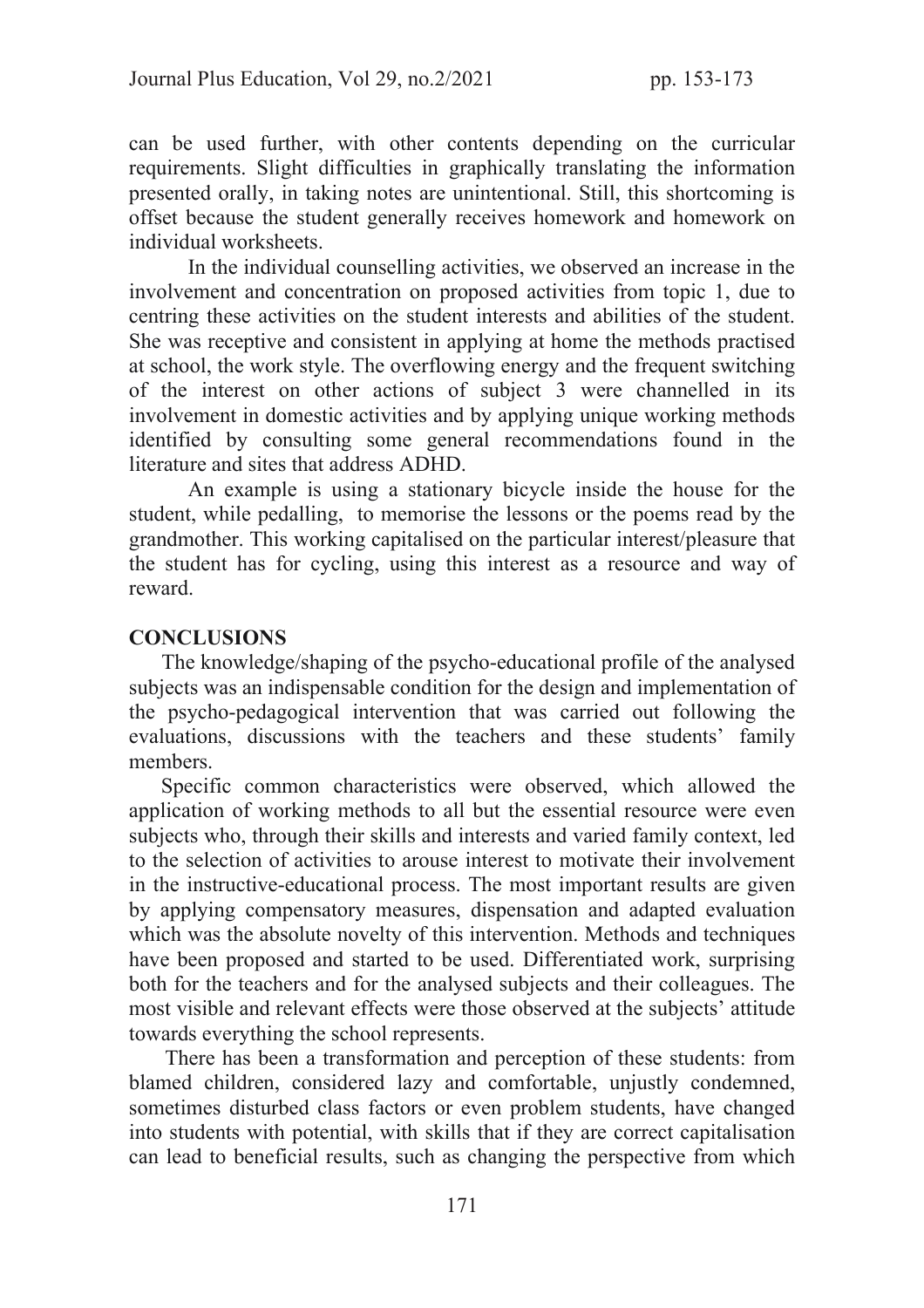the problem of students with TSI was approached, using those "inconveniences" as resources, providing immediate feedback on activities, capitalising on them in the classroom, had surprising, positive effects on increasing the cohesion of the group by raising awareness of the value of each, raising awareness and empathy with certain shortcomings that each of us has. Clarifying the status of students with specific learning disabilities is another significant result of the intervention, especially when it comes to schools and different localities where it was implemented.

 The individualised didactic approach, necessary in students with specific learning disabilities, allowed us to improve writing, reading, calculation skills highlighted in the assessments made.

 The limits of the paper are paradoxically also given by the novelty of both the concept of students with specific learning disabilities and the legal provisions insufficiently known and accepted by teachers: ambiguity, insecurity, distrust, reluctance was often encountered in the design stage and implementation of the psycho-pedagogical intervention. The lack of training activities on this issue, especially of the working Methodology, was another impediment encountered and which can be a perspective for continuation, extrapolation of the steps taken and presented in this paper. The feedback immediately after carrying out an activity is of great importance because it allows students to adjust their actions, identify viable alternatives to problematic situations, and enable them to consolidate the knowledge insufficiently assimilated by students.

 There is also a need for specialised studies, the construction of observation grids, behaviour monitoring sheets, the acquisition of students with specific learning disabilities, a possible continuation of the steps taken, and a professional development perspective.

#### **References**

- Ajuriaquerra, J., Auzias M.,Coumes F.(1980) "Scrisul copilului", Ed. Didactică și Pedagogică, București
- American Psyhiatric Association (2013) "Diagnostic and Statistical Manual of Mental Disorders (DSM 5)
- Anca M (coord) (2011), "Evaluarea și intervenția psihopedagogică" Ed. Presa Universitară Clujană, Cluj Napoca
- Bocoş M. (2007)-Teoria şi practica cercetării pedagogice, ediția II, Editura Casa Cărţii de Ştiinţă, Cluj-Napoca
- Byron T. (2009) "Educă-ți pozitiv copilul", Ed.Aramis Print,București
- Burlea, G., (2007), Tulburările limbajului scris-citit, Editura Polirom, Iaşi
- Cain, K. (2012)"Abilitatea de a citi. Dezvoltare şi dificultăţi." Ed. ASCR, **Bucuresti**